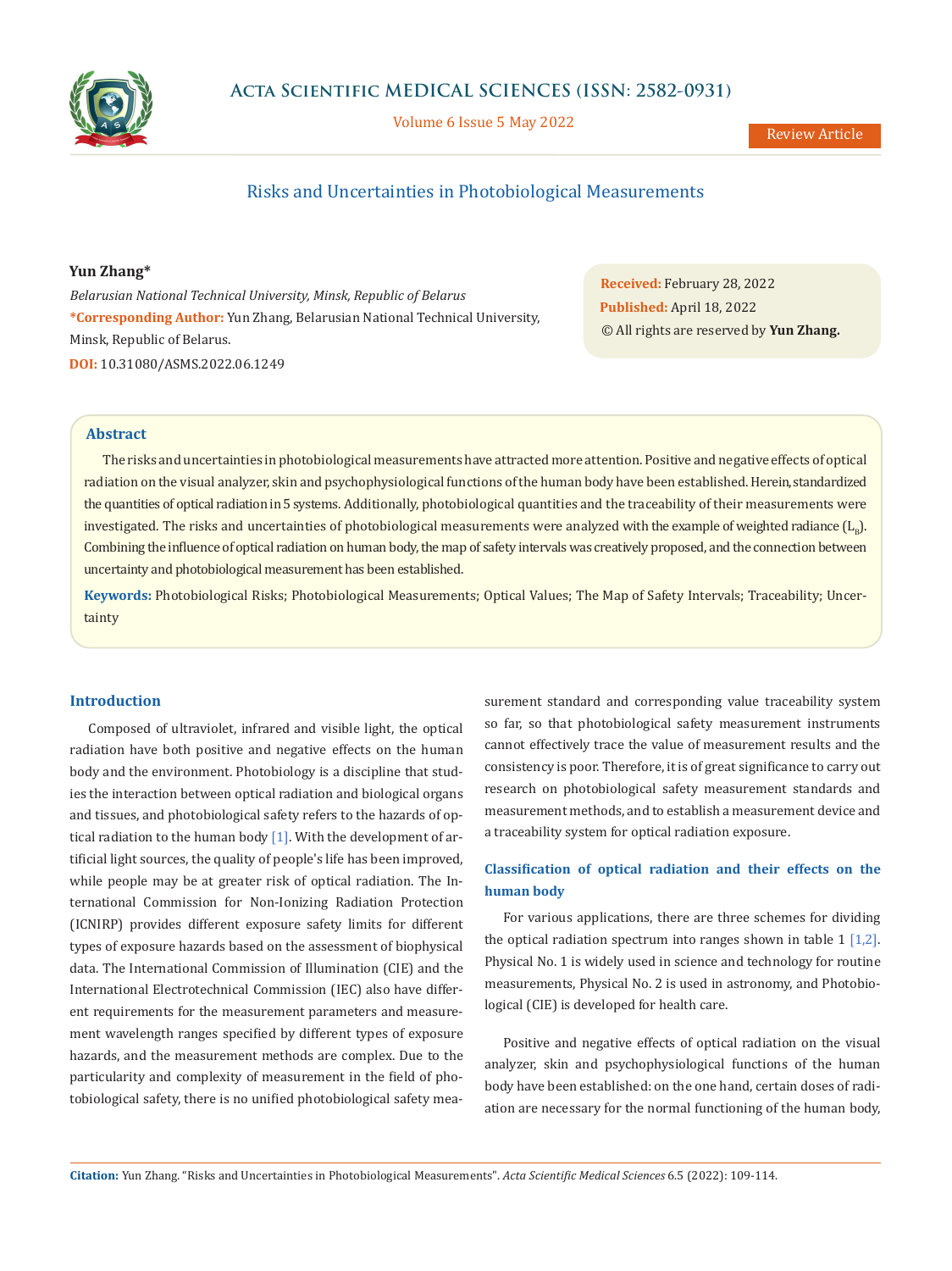| <b>Physical No. 1</b>                     | <b>Physical No. 2</b>                      | <b>Photobiological</b><br>(CIE)           |  |
|-------------------------------------------|--------------------------------------------|-------------------------------------------|--|
| Extreme UV (1-10                          | Vacuum UV (1-10                            | UV-C (100 nm $\sim$ 280                   |  |
| $nm \sim 200$ nm)                         | $nm \sim 180$ nm)                          | nm)                                       |  |
| Far UV (200 nm ~                          | Medium UV (180 nm)                         | UV-B (280 nm $\sim$ 315                   |  |
| 300 nm)                                   | $\sim$ 300 nm)                             | nm)                                       |  |
| Near UV (300 nm to                        | Near UVR (300 nm                           | UV-A $(315 \text{ nm} \sim 360 -$         |  |
| 400 nm)                                   | to $400 \text{ nm}$                        | $400 \text{ nm}$                          |  |
| Light (380 nm $\sim$                      | Light (400 nm $\sim$ 700                   | light (360-400 nm $\sim$                  |  |
| 760 nm)                                   | nm)                                        | 760-780 nm)                               |  |
| Near IR (760 nm $\sim$                    | Near IR (700 nm $\sim$                     | IR-A (760-780 nm $\sim$                   |  |
| 4000 nm)                                  | 1200 nm)                                   | 1400 nm)                                  |  |
| Middle IR (4 $\mu$ m $\sim$<br>$14 \mu m$ | Middle IR (1.2 um $\sim$<br>$7 \text{ um}$ | IR-B $(1.4 \text{ um} \sim 3 \text{ um})$ |  |
| Far IR (14 µm ∼ 100 <br>$\mu$ m)          | Far IR (7 um $\sim$ 1<br>mm)               | IR-C $(3 \mu m)$ to 1 mm                  |  |
| Submillimeter (100<br>$\mu$ m ~ 1 mm)     |                                            |                                           |  |

**Table 1:** Classification of optical radiation spectrum.

while on the other hand, there may be a danger of overexposure [3]. The positive effects of ultraviolet radiation include stimulation of basic biological processes, hemolysis and anti-rachitic action, removal of chemicals (manganese, mercury, lead) from the body and reduction of their toxic effects, improve body resistance, immunity to colds, resistance to cold, reduce fatigue and improve physical function. Favorable effects of optical radiation in the visible range - increasing human efficiency, stimulating the growth of humans, plants, microorganisms, fish and animals, restoring circadian rhythms, improving the functioning of the nervous system, increasing mindfulness, etc. Positive effects of infrared radiation increasing metabolism, increasing room temperature. The effects of radiation can be general and local, and also differ in the duration of exposure.

UV-A sources - electric arc, oxy-fuel welding, plasma cutting and spraying, laser systems, gas discharge lamps, mercury-quartz lamps, mercury rectifiers; UV-B sources - ultraviolet fluorescent lamps, fluorescence of organic compounds. Negative effects - vitamin deficiency, disorders of phosphorus-calcium metabolism and bone formation, decrease in the protective properties of the body, excitation of fluorescence of organic compounds, headache, nausea, dizziness, increased fatigue and body temperature, nervous excitation, electrophthalmia, photophobia, corneal damage, influence on tissue proteins and lipids, dermatitis, fever, chills, hyperpigmentation and peeling, solar elastosis, development of keratosis, epidermal atrophy, changes in the gas composition of atmospheric air due to its ionization, the formation of ozone and nitrogen oxides. Sources of UV-C radiation - short-wave UV lamps (253.7 nm, 185 nm), UV lasers (126 nm), tunable vacuum ultraviolet sources (100-200 nm). Sources of visible radiation of the "blue" component (from 360 to 460 nm) - blue and green LEDs, video terminals, video walls. Negative effects: provoking oncological diseases during exposure at night, disruption of circadian rhythms, etc. Sources of visible radiation of the "red" component (from 600 to 780 nm) - side lights of cars, LEDs, retroreflectors. Negative effect: blinding. Sources of visible radiation of the "white" component - fluorescent lamps, etc. Negative effects: disruption of circadian rhythms, fatigue, flickering, stroboscopic effect. Sources of IR-A radiation - solid-state light-emitting diodes, semiconductor lasers. Negative effects - a decrease in the temperature of the lungs, brain, kidneys, etc., "sunstroke", headache, dizziness, increased heart rate and respiration, darkening in the eyes, impaired coordination of movements, loss of consciousness, eye disease, etc. IR sources - incandescent lamps. Negative effects: overflow of blood vessels, increased metabolism, decrease in the number of leukocytes and platelets, changes in the central nervous and cardiovascular systems (conjunctivitis, corneal clouding, retinal burns, etc. Sources of IR-C radiation - incandescent lamps. Negative effects: increased body surface temperature, tachycardia, etc.

The following systems of quantities have been standardized in order to describe optical radiation.

- Energy (radiometric) system a system of energy quantities, which is used for measurements in the UV and IR ranges of optical radiation. It includes the following quantities: radiation energy (Q<sub>e</sub>, J), radiation flux (Φ<sub>e</sub>, W), radiant luminosity  $(M_e, W·m^{-2} sr^{-1})$ , irradiance  $(E_e, W·m^{-2})$ ;
- Light (photometric) system photometric system of quantities is used for measurements in the visible range and includes: light energy (Q<sub>v</sub>, lm s), luminous flux (Φ<sub>v</sub>, lm), luminosity ( $\text{M}_{\rm v}$ , lm m<sup>-2</sup>), luminous intensity (I<sub>v</sub>, cd), brightness  $(L_v, cd m^{-2})$ , illumination  $(E_v, lx = lm m^{-2})$ ;
- Photon system the photon system is counted from the photon level and includes: photon energy  $(Q_{p^{\prime}})$  ), photon number (N<sub>p</sub>), photon flux ( $\Phi_p$ ), output photon radiation (M<sub>p</sub>, C<sup>-1</sup> m<sup>-2</sup>), photon intensity (I<sub>p</sub>), photon irradiance (E<sub>p</sub>);

110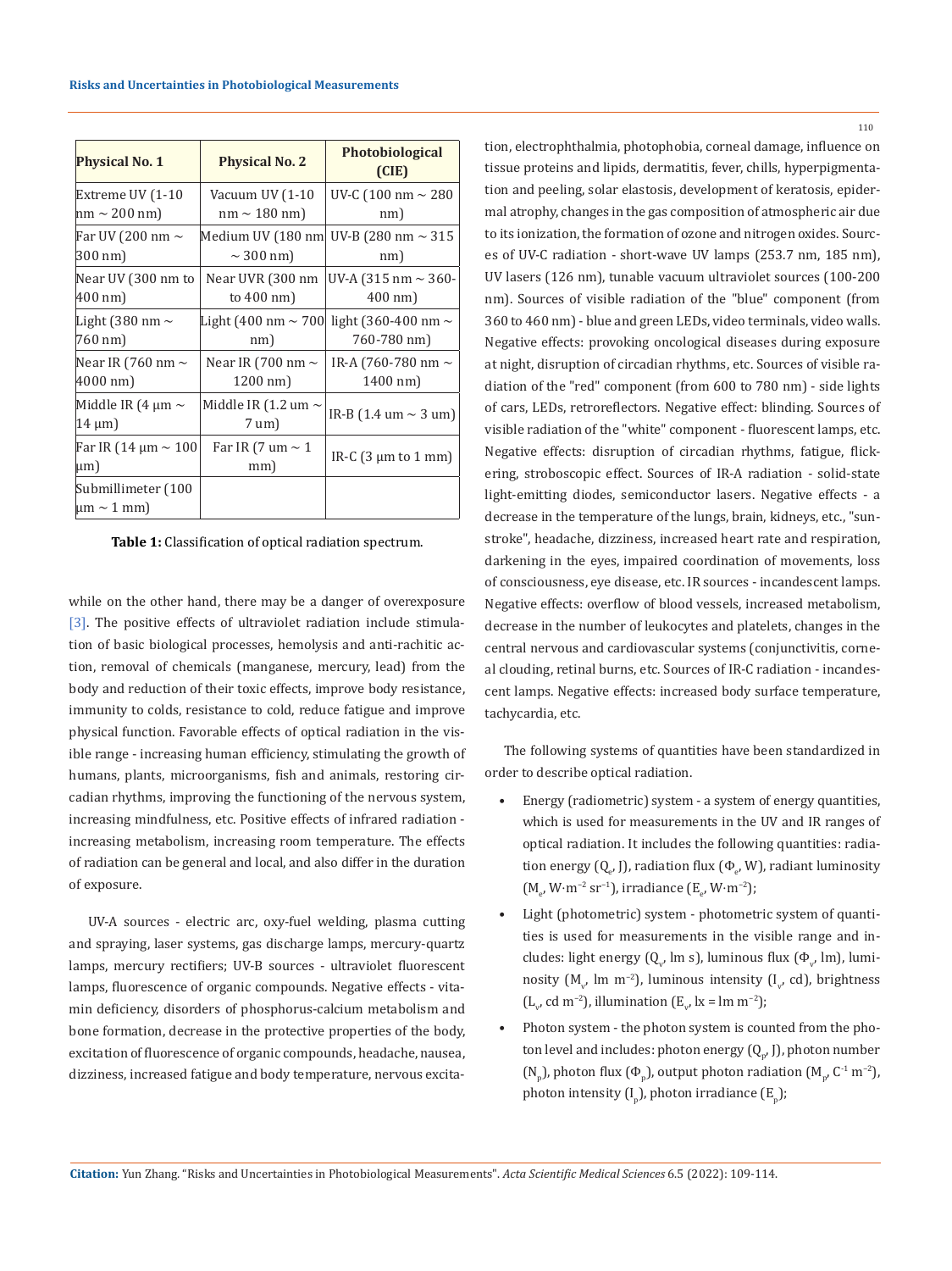• Colorimetric system is a science and technology used to quantify and physically describe human perception of color [4]: color purity (p), brightness coefficients ( $L_{R}$ ,  $L_{C}$ ,  $L_{R}$ ), brightness units  $(B_{R}, B_{C}, B_{R})$ , color coordinates (X, Y, Z).

Three SI units - candela, lumen, lux, are referred to as photobiological, since they contain physiological weight coefficients associated with the characteristics of human vision [5]. The photobiological system is used in the scientific study of beneficial and harmful interactions of light (technically non-ionizing radiation) in living organisms. It includes the following quantities: actinic dose  $(H_{\text{act}})$ J·m−2), blue light hazard, light radiation efficiency (KB, v), blue light hazard, radiation efficiency  $(\eta_{\rm B})$ ; erythemal dose  $(H_{\rm opt})$  m<sup>-2</sup>).

Since ionizing radiation transfers energy to the irradiated substance, the concept of absorbed dose D is used to describe such quantities - the ratio of the transferred energy to the mass. According to the decision of the CIPM in 2002, the value of the equivalent dose is the product of the absorbed dose D and the numerical coefficient Q, which takes into account the biological efficiency of radiation and depends on the energy and type of radiation  $[6]$ :

*H QD* = ⋅ --------- (1)

For example, to calculate the erythemal irradiance,  $E_{e,r}$  from an ultraviolet radiation source, which is obtained by weighting the spectral irradiance at a wavelength  $\lambda$  by the radiation efficiency at that wavelength causing erythema and summing over all wavelengths present in the source spectrum over the entire range wavelengths of the action spectrum  $[6]$ :

$$
E_{er} = \int E_{\lambda}(\lambda) s_{er}(\lambda) d\lambda \quad \dots \quad (2)
$$

Where  $\text{E}_{\lambda}(\lambda)$  is the spectral intensity of radiation at a wavelength λ (usually indicated in the SI unit W⋅m<sup>-2</sup>⋅nm<sup>-1</sup>); s<sub>er</sub> (λ) is the spectral weighting function of erythema, expressed in the spectral radiometric system and normalized to 1 at its maximum spectral value.

The erythemal irradiance  $E_{er}$  thus determined goes back to the SI unit W∙m−2. Photochemical and photobiological quantities can be determined using either a spectral-radiometric system or a spectral-photon system, which requires the use of certain weighting functions. Thus, by analogy with equation (2), erythema caused by a source of ultraviolet radiation can be characterized by the system of spectral distribution of photons using the radiation intensity of erythemal photons [6]:

$$
E_{p,er} = \int E_{p,\lambda}(\lambda) s_{p,er}(\lambda) d\lambda \cdots (3)
$$

Where  $E_{p,\lambda}(\lambda)$  is the spectral flux of photons per unit area at a wavelength  $\lambda$  (usually indicated in the unit of measurement  $c^{-1}$ ·m<sup>-</sup>  $e^{2}$ ·nm<sup>-1</sup>); s<sub>p,er</sub>(λ) is the spectral weighting function of erythema, expressed in the spectral photon distribution system and normalized to 1 at its maximum spectral value.

The intensity of emission of erythemal photons,  $E_{per}$ , determined in this way, is usually indicated in s<sup>-1</sup>⋅m<sup>-2</sup>, since the number of photons is dimensionless. It follows from equations (2) and (3) that the relationship between the expressions for the spectrally weighted quantity in the two systems depends on both the spectral form  $E_{\lambda}(\lambda)$  and the action spectrum. However, for the general response process A, the relationship between the forms of the two spectral weight functions  $s_{nA}(\lambda)$  and  $s_{eA}(\lambda)$  (in the photonic system and the radiometric system, respectively), which can be used to describe the effect, is determined [6]:

$$
S_{p,A}(\lambda) = \gamma_A \cdot \frac{hc}{\lambda \cdot n_a(\lambda)} \cdot S_{e,A}(\lambda) \dots \dots \dots \dots (4)
$$

Where  $\gamma_A$  is a constant (specified in units of J<sup>-1</sup>), independent of the spectral illumination  $\text{E}_{\lambda}(\lambda)$ , which satisfies the requirement to set the maximum value  $s_{p,A}(\lambda)$  to 1; h is Planck's constant; c is the speed of light in vacuum;  $n_{a}$  ( $\lambda$ ) is the refractive index in air at a given wavelength λ.

The relationship between systems can be illustrated in table 2 with the example of energy illumination.

| Systems'<br>names    | Values'<br>names         | Формула                                                                                                                         |
|----------------------|--------------------------|---------------------------------------------------------------------------------------------------------------------------------|
| Energy               | Energy<br>illumination   | $E_e = \frac{d\Phi_e}{dA}$ where $\Phi_e$ - radiant flux;<br>A - area                                                           |
| Photomet-<br>ric     | Illumination             | $E_v = \frac{d\Phi_v}{dA}$ where $\Phi_v$ - light flux;                                                                         |
| Photon               | Photon<br>irradiance     | $E_p = \frac{d\Phi_p}{dA}$ where $\Phi_p$ - photon flux;<br>A - area                                                            |
| Photobio-<br>logical | Spectral<br>illumination | $E_{\lambda} = \frac{d\Phi_{\lambda}}{dA d\lambda}$ where $\Phi_{\lambda}$ - radiation<br>power ratio; A - area; λ - wavelength |

**Table 2:** Energy illumination in various systems of optical quantities.

**Citation:** Yun Zhang*.* "Risks and Uncertainties in Photobiological Measurements". *Acta Scientific Medical Sciences* 6.5 (2022): 109-114.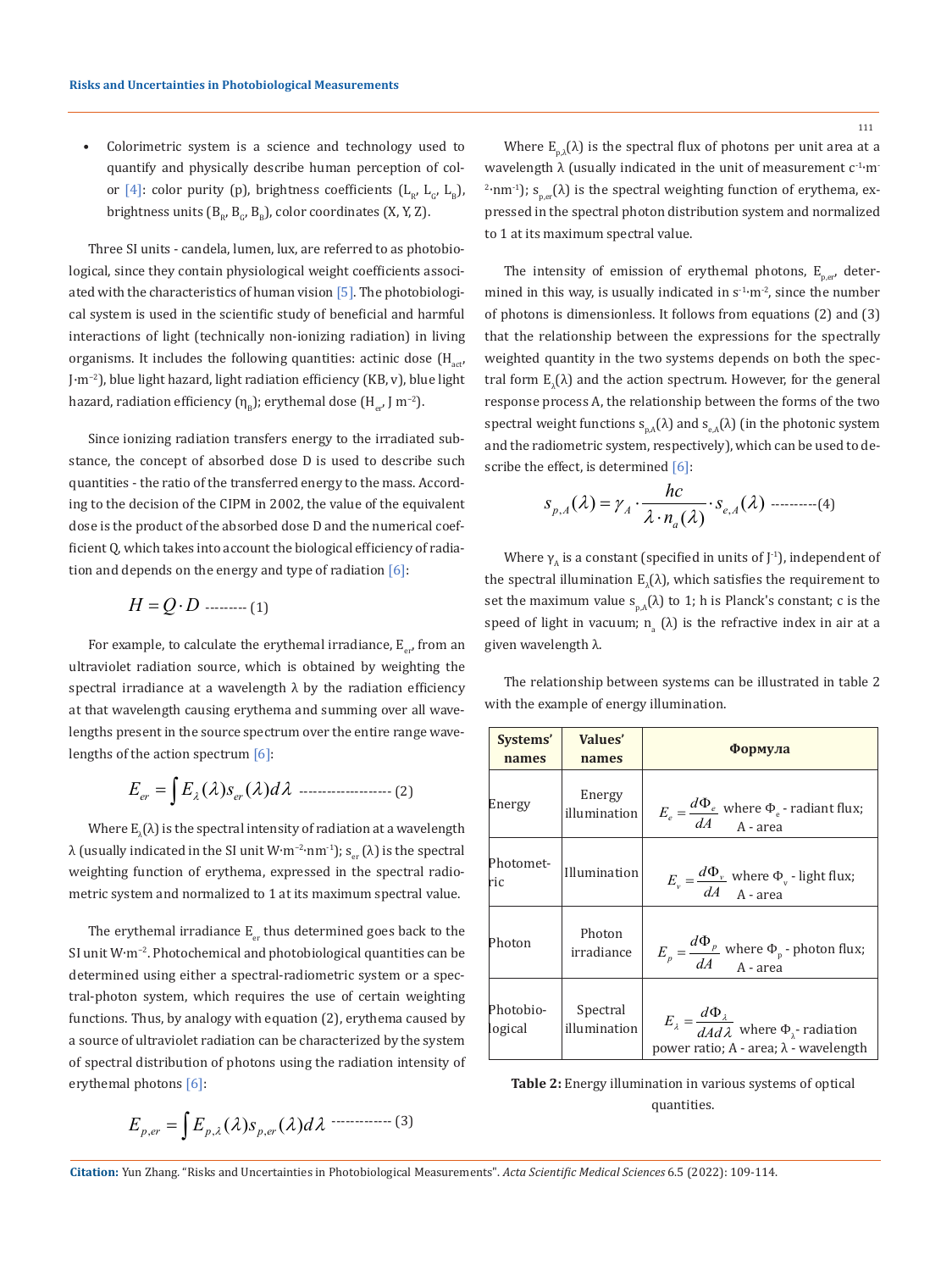Action spectra are defined in terms of the magnitude of the effect versus the wavelength. The radiation wavelength depends on the refractive index of the medium, which means that the value of the action spectrum at any given wavelength will vary depending on the medium for which that wavelength is defined. In general, the medium in question is air and the CIE action spectra mentioned above are applicable for wavelengths measured in air. The spectral weighting functions  $s_{n_A}(\lambda)$  and  $s_{n_A}(\lambda)$  describing the same effect are different in shape, and the peak wavelength of the effect is different when expressed in photon numbers or radiometric quantities.

Work by Júnia., et al. [7], in relation to studies of human growth hormone, taking into account the recommendations of ISO 17511: 2020, the concept of a reference system is proposed, including a reference standard sample, a reference method and a reference laboratory. The practical implementation of the system involves assigning a numerical value to a reference sample (for example, a human biological material) through its calibration by determining "real" values using a reference method (GC-MS) or measuring clinical samples by radioimmunoassay (cross-references provide commutability). However, the performance of the reference method "must be a fully definable written standard capable of measuring in absolute terms the analyte levels in clinical samples." The metrological traceability of human sample quantities according to ISO 17511:2020 extends to the highest available reference system component, ideally to RMP and Certified Reference Materials (CRM).

However, the ISO 17511: 2020 standard does not apply to properties indicated in the form of nominal and ordinal scales, where the value is not involved. According to study by Júnia., et al. [7], the assumption that, where possible, procedures that report SI units should be used to calibrate reference preparations may be erroneous. In the field of medical diagnostics and therapy, a class of units is also used to quantify the biological activity of certain substances, which cannot yet be expressed in SI units. This is due to the fact that the mechanism of the specific biological action of these substances has not yet been sufficiently studied to be measurable in terms of physicochemical parameters. In view of their importance to health and safety, the World Health Organization (WHO) has taken responsibility for defining the WHO International Units - WHO IU - for the biological activity of such substances.

To solve this problem, at the 24<sup>th</sup> meeting (September 19-20, 2019) of the BIPM Advisory Committee on Photometry and Radiometry, it was noted the need to involve other organizations in the field of lighting, chemistry and biology, in particular, the International Commission on Illumination (ICE ), which published five functions of broadband sensitivity of human retinal photoreceptors (S, L, M, ipRGC and rods) of α-optical spectral efficiency  $N_a(λ)$ α-optical equivalent illumination: cyanoptic  $E_{s}$ , chloropic  $E_{m}$ erythropoietin  $E_{l c'}$  melanopathic  $E_{z'}$  rhodopic  $E_{r}$  radiation [8]. Accordingly, photobiological units of these quantities are proposed - lux equivalents: 1) cyanoptic sc-lx, 2) chloropic mc-lx, 3) erythropoietin lc-lx, 4) melanopathic z-lx, 5) rhodopic r-lx, which are traceable to SI units by means of the invisible spectral efficiency coefficient K<sub>N</sub> ≈ 73,000 α-lm⋅W<sup>-1</sup>.

#### **Photobiological risks and approaches to their assessment**

Risk is the impact of uncertainty on an object, which may have different aspects (for example, financial, health and safety, and environmental goals) [9]. Photobiological safety mainly includes 8 test items: photochemical ultraviolet hazard, small blue light source hazard, near ultraviolet eye hazard, infrared eye hazard, skin thermal hazard, retinal blue light hazard, retinal thermal hazard and retinal heat low hazard [10].

Take "Dangerous Dose of Blue Light Radiation to the Retina" as an example. To protect the retina from photochemical damage caused by prolonged exposure to blue light, the integral spectral radiance weighted with the blue light hazard function B  $(\lambda)$ , i.e. the weighted radiance  $L_{B}$ , must not exceed the level defined as [10]:

$$
L_B \cdot t = \sum_{300}^{700} \sum_i L_\lambda(\lambda, t) \cdot B(\lambda) \cdot \Delta t \Delta \lambda \le 10^6 \cdot J \cdot m^{-2} \cdot sr^{-1}
$$
 (t \le 10<sup>4</sup>s) .........(5)  

$$
L_B = \sum_{300}^{700} \sum_i L_\lambda \cdot B(\lambda) \cdot \Delta \lambda \le 100 \cdot W \cdot m^{-2} \cdot sr^{-1}
$$
 (t > 10<sup>4</sup>s) ......... (5.1)

Where  $\text{L}_{\lambda}(\lambda, \text{ t})$  - spectral irradiance, W∙m<sup>-2</sup>∙sr<sup>-1</sup>; B( $\lambda$ ) - spectral weight function of blue light hazard; Δλ - bandwidth, nm; t - exposure time, s.

For a weighted radiance  $L_B$  of a radiation source exceeding 100 W∙m-2∙sr-1, the maximum allowable exposure time tmax s is calculated by the formula:

6 10 max *B t <sup>L</sup>* <sup>=</sup> **(t** ≤ 10<sup>4</sup> s**)** ---------------- (5.2)

Where  $t_{\text{max}}$  is the permissible exposure time, s;  $L_{\text{B}}$  is the weighted radiance of blue light.

The weighted radiance  $L<sub>p</sub>$  of the LED retinal blue light protection lamp can be directly measured with the photobiological safety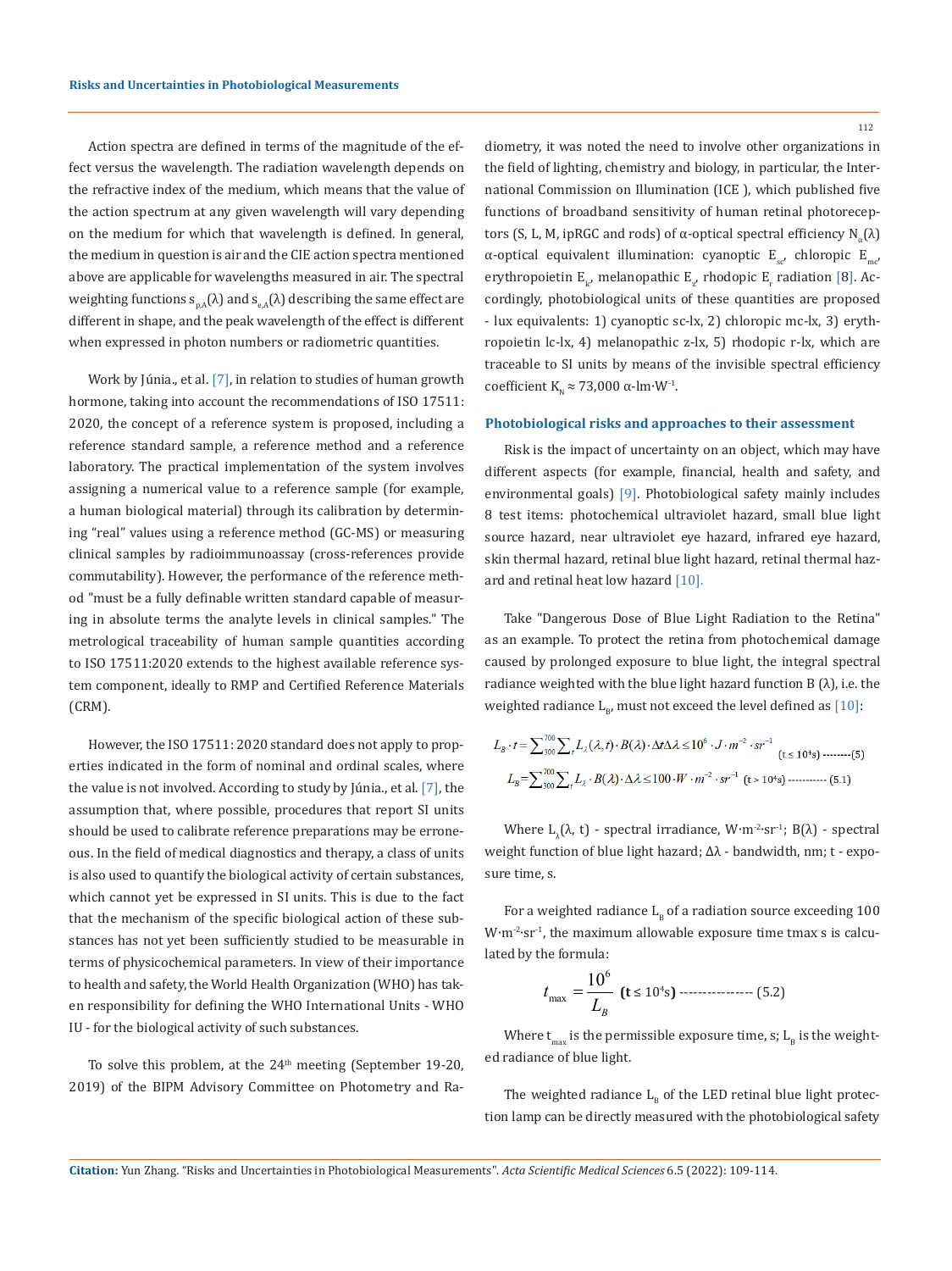113

measurement system. The photobiological safety measurement system mainly consists of a standard light source, a spectroradiometer, a power supply system, and an electrical measurement system.

The experimental procedure is divided into four parts: illumination test, illumination test, illumination analysis and obtaining results. To ensure meter accuracy, a standard deuterium lamp and a luminous intensity reference lamp (standard illumination end) should be used to calibrate the irradiance sensor prior to experiment. After calibration, install a test lamp for testing. Finally, irradiance, luminance, and irradiance analysis results are calculated to obtain the final effective luminance LB that damages the retina with blue light.

Sources of measurement uncertainty in this test mainly include: (1)  $u_{\lambda}$  - error caused by the repeatability of measurements on the LED lamp under test; (2)  $u_{B1}$  - measurement error caused by calibration error of a standard light source; (3)  $u_{B2}$  - measurement error caused by the spectroradiometer error; (4)  $u_{B3}$  - uncertainty caused by lamp power supply voltage;  $(5)$  u<sub>R4</sub> - uncertainty caused by the mounting position of the lamp under test; (6) Uncertainty of  $u_{BS}$  due to environmental conditions.

Among them, the uncertainty of the reference lamp and the uncertainty of the spectroradiometer have a greater influence on the measurement uncertainty. Therefore, a high-precision spectroradiometer should be chosen in measurements as much as possible, and the reference lamp should be measured regularly to ensure the stability of the reference lamp.

### **Map of optical radiation safety intervals**

In 2002, Berson and others [11] at Brown University discovered a third type of photoreceptor cell in mammalian retinal-retinal ganglion cells (ipRGCs). They found that they can transmit invisible light signals to the pineal gland of the hypothalamus. Participates in the regulation of the biological clock. The ipRGCs have special neural pathways to transmit light signals to the suprachiasmatic nucleus (SCN). The SCN is the brain's biological clock regulator, which transmits signals to the pineal body through neural pathways, thereby regulating the secretion of melatonin. Therefore, the effect of light on the human body is not only visual adaptation and perception, but also the effect of light on the circadian rhythm of the human body, including sleep, wakefulness cycle, body temperature rhythm, and hormone secretion rhythm.

The following table summarizes the effects of optical radiation on humans (skin, eyes, rhythm and psychology). Among them, the red means harmful, the green means beneficial, the yellow means it can be harmful or beneficial over time, and the gray means a lack of relevant data to make judgments.

|        | Wavelength $(\lambda, nm)$ | <b>Skin</b> | <b>Eyes</b> | Rhythm | <b>Psychology</b> |
|--------|----------------------------|-------------|-------------|--------|-------------------|
| UV-C   | 100-280                    |             |             |        |                   |
| $UV-B$ | 280-311                    |             |             |        |                   |
|        | 311-315                    |             |             |        |                   |
| UV-A   | 315-400                    |             |             |        |                   |
| White  | Composite                  |             |             |        |                   |
| Violet | 380-435                    |             |             |        |                   |
| Blue   | 435-500                    |             |             |        |                   |
| Cyan   | 500-520                    |             |             |        |                   |
| Green  | 520-565                    |             |             |        |                   |
| Yellow | 565-590                    |             |             |        |                   |
| Orange | 590-625                    |             |             |        |                   |
| Red    | 625-740                    |             |             |        |                   |
| $IR-A$ | 780-1400                   |             |             |        |                   |
| $IR-B$ | 1400-3000                  |             |             |        |                   |
| IR-C   | 3000 nm-1 mm               |             |             |        |                   |

**Table 3:** The map of safety intervals.